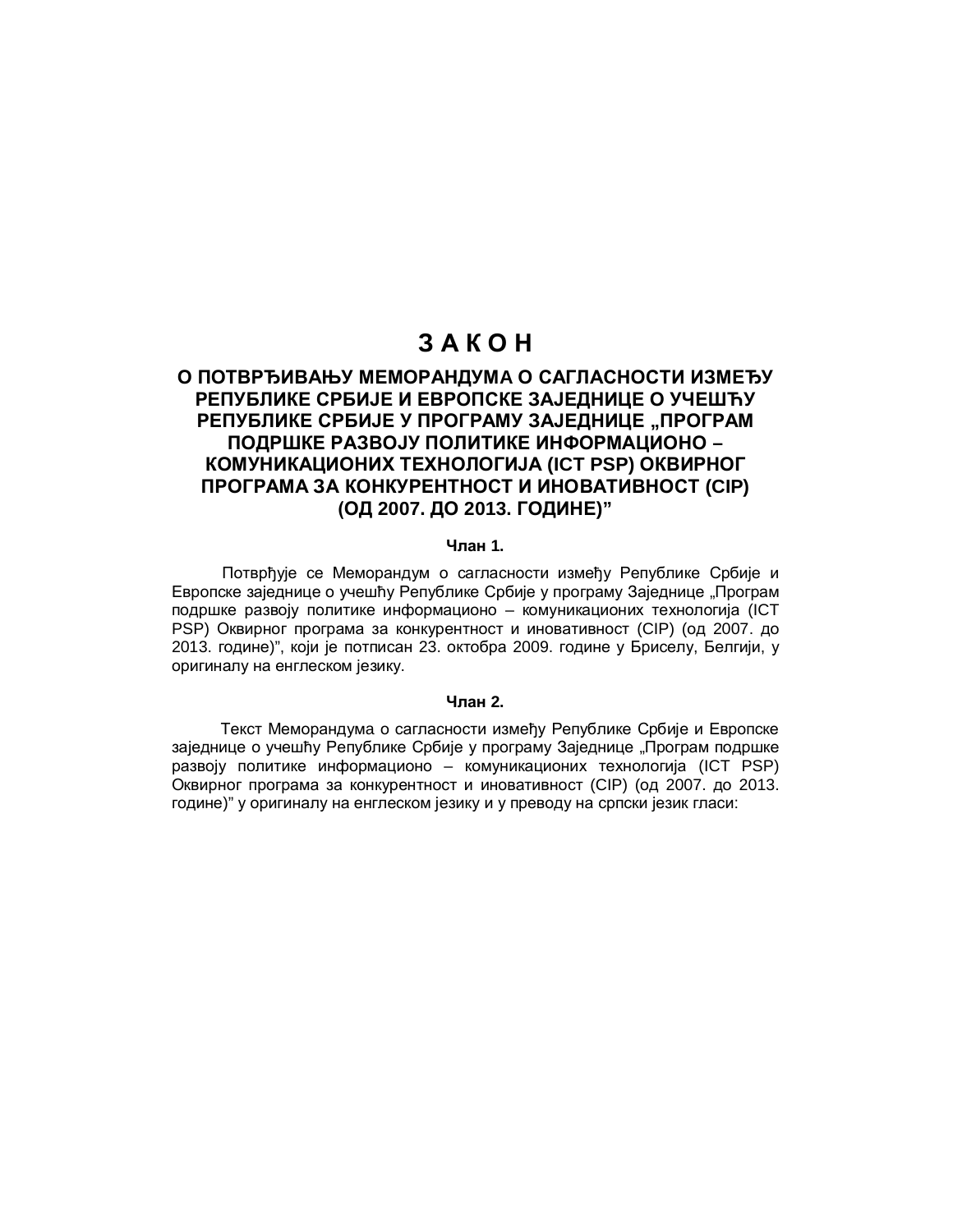### **MEMORANDUM OF UNDERSTANDING**

**between the Republic of Serbia and the European Community on the participation of Serbia to the Community Programme "ICT Policy Support Programme (ICT PSP) of the Competitiveness and Innovation Framework Programme (2007 to 2013)"**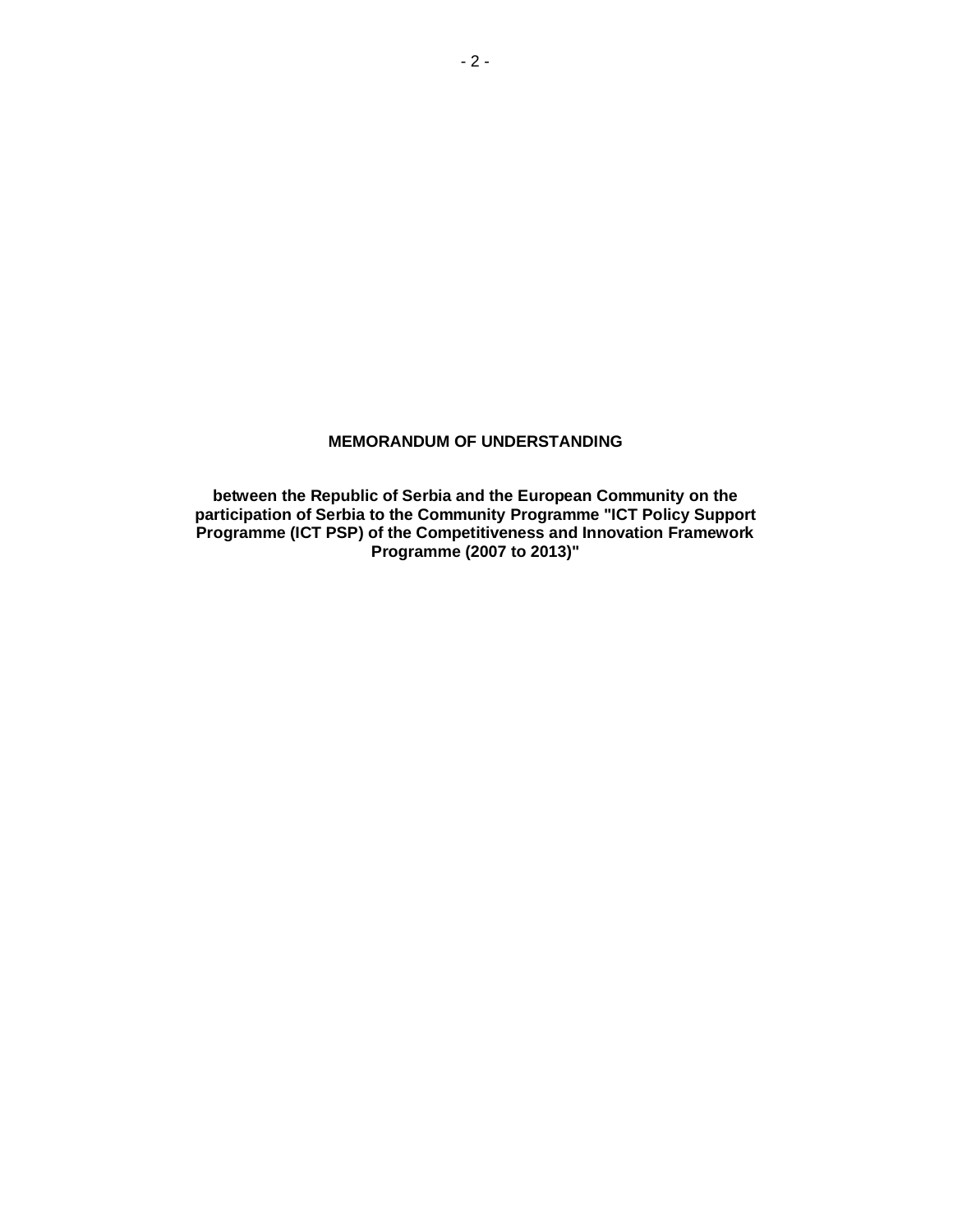THE REPUBLIC OF SERBIA, hereinafter referred to as Serbia, of the one part, and

THE COMMISSION OF THE EUROPEAN COMMUNITIES, hereinafter referred to as "the Commission", on behalf of the European Community, of the other part,

#### Whereas:

- (1) the Framework Agreement between the European Community and Serbia on the General Principles for the Participation of Serbia in Community Programmes<sup>1</sup> (hereinafter to as "the Framework Agreement") which was signed on 22 November 2004, and entered into force on 27 July 2005 establishes the general principles for the participation of Serbia in Community programmes, leaving the Commission and the competent authorities of Serbia to determine the specific terms and conditions, including financial contribution, with regard to such participation in each particular programme,
- (2) pursuant to Article 1 (2) of the Framework Agreement, Serbia shall be allowed to participate in Community Programmes established or renewed after the entry into force of the Agreement and which contain an opening clause which allows the participation of Serbia,
- (3) the Competitiveness and Innovation Framework Programme was established by Decision No 1639/2006/EC of the European Parliament and of the Council of 24 October 2006 $^2$ ,
- (4) pursuant to Article 4 (c) of Decision No 1639/2006/EC, countries of the Western Balkans can participate in the programme in accordance with the general principles and conditions for the participation of those countries in Community programmes established in the respective Framework Agreements and Association Council Decisions;

HAVE AGREED AS FOLLOWS:

### *Article 1*

#### **Programme**

Serbia shall participate in the "ICT Policy Support Programme (ICT PSP) of the Competitiveness and Innovation Framework Programme (CIP)", (hereinafter called "the Programme"), in accordance with the conditions laid down in the Framework Agreement concluded on behalf of the Community on 2 June 2005 between the European Community and Serbia on the general principles for the participation of Serbia in Community programmes, and under the terms and conditions referred to in Article 2 of this Memorandum of Understanding.

<sup>1</sup> OJ 192, 22.7.2005, p. 29

<sup>&</sup>lt;sup>2</sup> OJ L 310, 9.11.2006, p. 15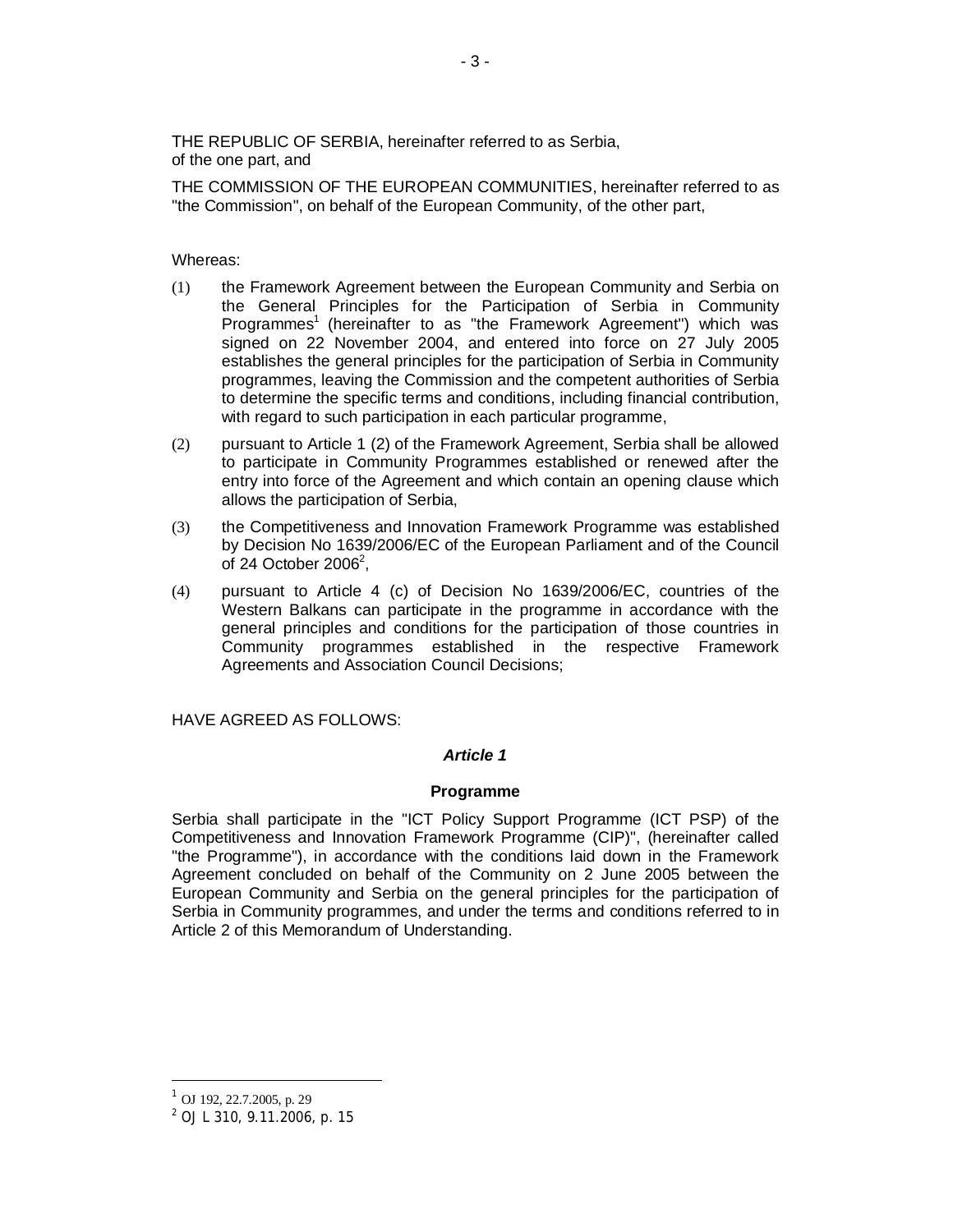### *Article 2*

### **Terms and conditions with respect to participation in the Programme**

- 1. Serbia shall participate in the activities of the Programme in conformity with the objectives, criteria, procedures and deadlines as defined in Decision No 1639/2006/EC of the European Parliament and of the Council of 24 October 2006.
- 2. The terms and conditions applicable to the submission, assessment and selection of applications by eligible institutions, organisations and individuals of Serbia shall be the same as those applicable to eligible institutions, organisations and individuals of the Member States of the European Union.
- 3. To participate in the Programme, Serbia shall pay every year a financial contribution to the General Budget of the European Union in accordance with Article 3 below. The financial contribution of Serbia in respect of its participation and implementation of the Programme shall be added to the annual allocation in the General Budget of the European Union for commitment appropriations to meet the financial obligations arising out of different forms of measures necessary for the execution, management and operation of the Programme.
- 4. One of the official languages of the Community, in this case English, shall be used for the procedures related to requests, contracts and reports, as well as for other administrative aspects of the Programme.

### *Article 3*

#### **Financial contribution**

The rules governing the financial contribution of Serbia are set out in Annex I.

Part of that financial contribution may be financed under the relevant Community external aid instrument, if Serbia so requests $3$ .

#### *Article 4*

#### **Reporting and evaluation**

- 1. Without prejudice to the responsibilities of the Commission and the Court of Auditors of the European Communities in relation to the monitoring and evaluation of the Programme, the participation of Serbia in the Programme shall be continuously monitored on a partnership basis involving the Commission and Serbia. Serbia shall submit to the Commission relevant reports and take part in other specific activities provided for by the Community in that context.
- 2. In accordance with Council Regulation (EC, Euratom) No 1605/2002 of 25 June 2002 on the Financial Regulation applicable to the general budget of the European

Communities<sup>4</sup> and Commission Regulation (EC, Euratom) No 2342/2002 of 23 December 2002 laying down detailed rules for the implementation of

<sup>&</sup>lt;sup>3</sup> The global amount of the assistance from Community external aid will be indicated in the Financing Memorandum on the annual National Programme regarding this assistance (specific pre-accession funds)

 $^4$  OJ L 248, 16.09.2002, p.  $1\,$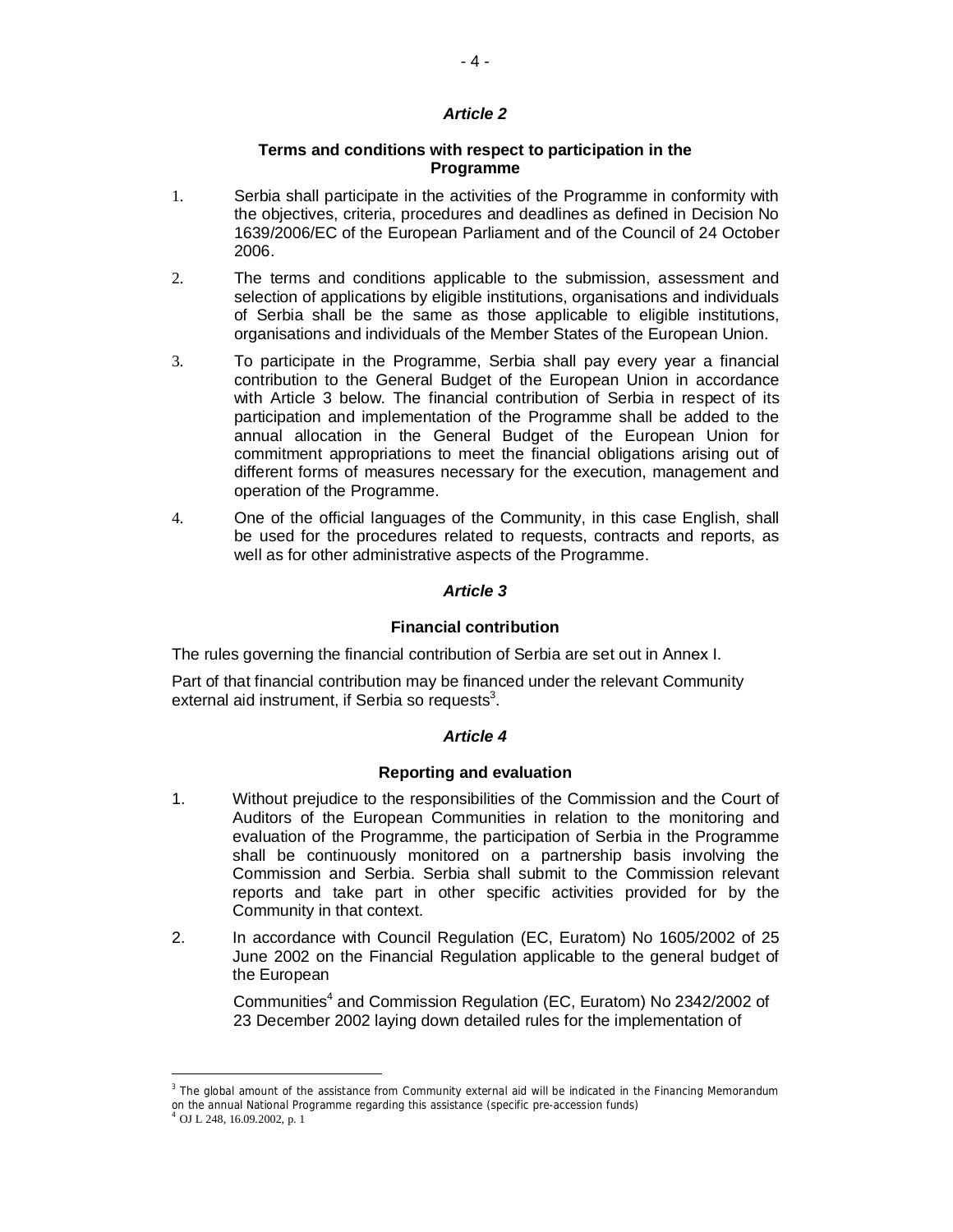Council Regulation (EC, Euratom) No 1605/2002<sup>5</sup> and with the other rules referred to in this Memorandum of Understanding, the contracts concluded with beneficiaries of the programme established in Serbia shall provide for financial or other audits, on the basis of documents and on the spot, to be conducted at any time by Commission agents or by other persons mandated by the Commission.

3. Commission agents and other persons mandated by the Commission shall have appropriate access to documents and to all the information required in order to carry out such audits, including in electronic form. This right of access shall be stated explicitly in the contracts concluded to implement the instruments referred to in this Memorandum. The European Court of Auditors shall have the same rights as the Commission.

# *Article 5*

# **Final provisions**

- 1. This Memorandum of Understanding shall apply for the duration of the Programme. Nevertheless, should the European Community decide to extend the duration without any substantial change within the Programme, this Memorandum would also be extended correspondingly and automatically if no Party denounces it within one month following the extension decision.
- 2. This Memorandum of Understanding can be terminated by the Parties at any time during the duration of the Programme by a written notice informing of the intent to terminate participation in the Programme. Subject to the provisions hereunder, termination shall take effect three calendar months after the date at which the written notice reaches its addressee.
- 3. Projects and activities in progress at the time of termination shall continue until their completion under the conditions laid down in this Memorandum of Understanding, as well as the contractual arrangements applying to these projects and activities and the provisions of Annex II.
- 4. The annexes form an integral part of this Memorandum of Understanding.
- 5. This Memorandum of Understanding may only be amended in writing by common consent of the parties.
- 6. This Memorandum of Understanding shall enter into force on the date of the receipt of the written notification through diplomatic channels by which the Republic of Serbia notifies the Commission that its internal legal requirements for its entry into force have been fulfilled.

<sup>5</sup> OJ L 357, 31.12.2002, p. 1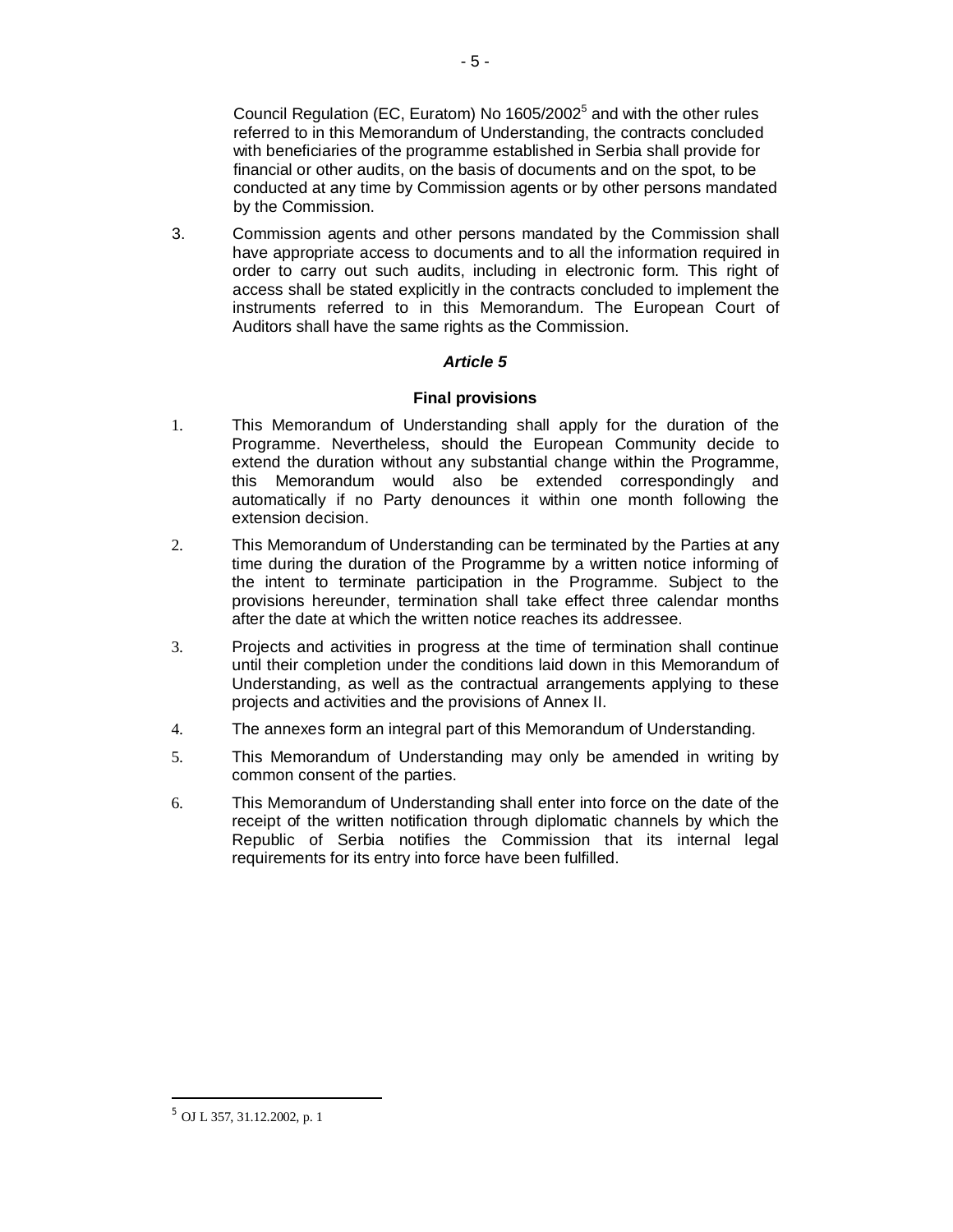Done at Brussels, on October 23<sup>rd</sup> 2009 in two originals in the English language.

For the Government of the Republic of For the Commission Serbia

**Jasna Matic Viviane Reding**

# *Minister of Telecommunications Member of the Commission in charge of Information Society and Media*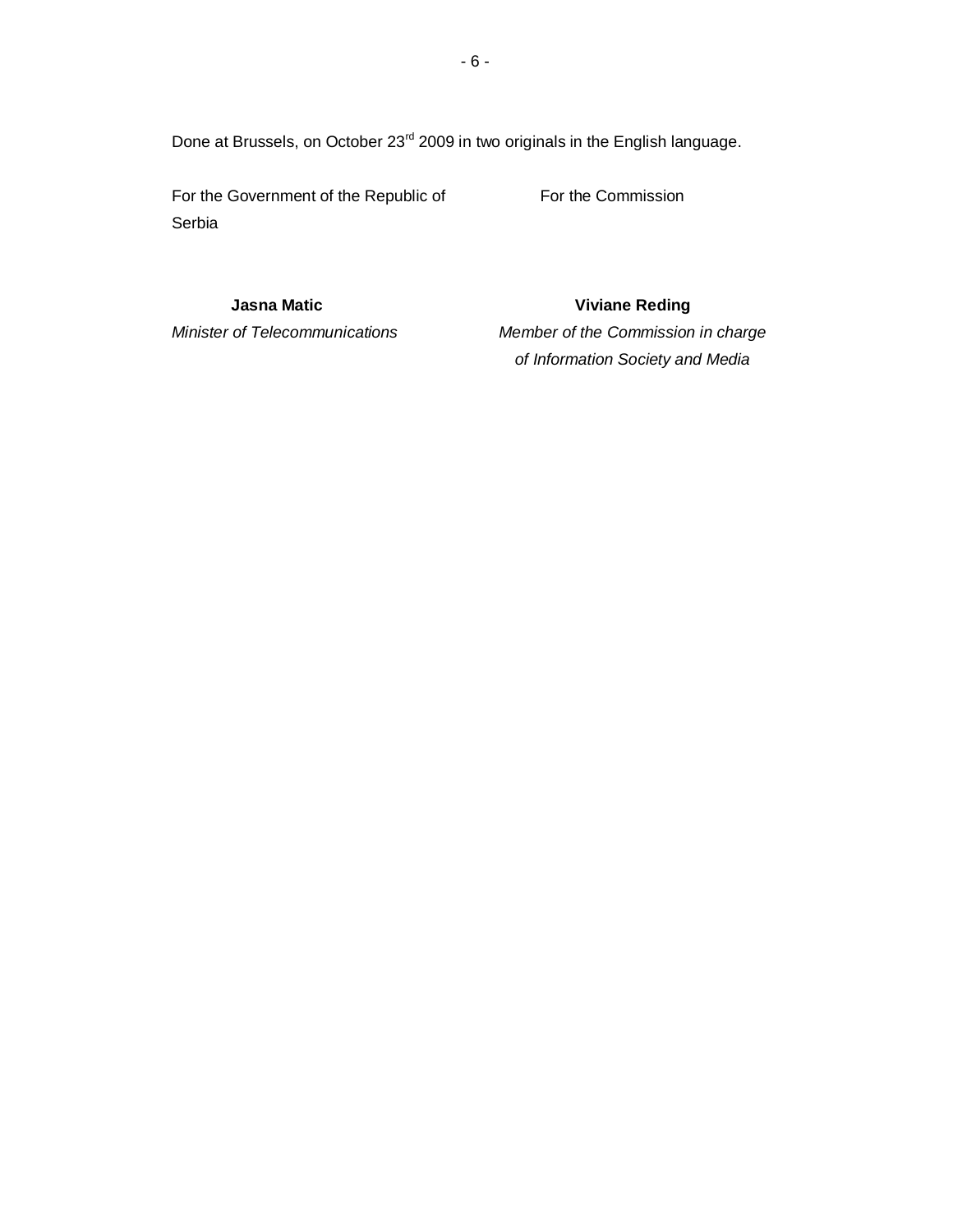# **Ⱥnnɟɯ I**

#### **Rules governing the financial contribution of Serbia to the ICT Policy Support Programme (ICT PSP) of the Competitiveness and Innovation Framework Programme (CIP)**

#### **I. Calculation of Serbia's financial contribution**

- 1. The financial contribution to be paid by Serbia to the General Budget of the European Union to participate in the ICT PSP shall be established annually in proportion to, and in addition to, the annual allocation in the general budget of the European Union for commitment appropriations needed for the implementation, management and operation of the ICT PSP.
- 2. The proportionality factor governing the contribution of Serbia shall be obtained by establishing the ratio between the gross domestic product of Serbia at market prices, and the sum of gross domestic products, at market prices of the same year, of the Member States of the European Union and Serbia:

(GDP at market prices for Serbia) / (GDP at market prices for EU 27 + Serbia) = **proportionality factor**

> This ratio shall be calculated on the basis of the latest statistical data pertaining to the same year from the Statistical Office of the European Communities (Eurostat), available at the time of publication of the preliminary draft budget of the European Union.

3. In order to arrive at the final and total contribution to be paid by Serbia, a phasing-in rate will be applied of:

| 80% | in | 2010 |
|-----|----|------|
| 85% | in | 2011 |
| 90% | in | 2012 |
| 95% | in | 2013 |

4. The financial contribution for 2010 to be paid by Serbia to the General Budget of the European Union to participate in the Programme shall be the following:

#### **EUR 189,459 for 2010**

Indicative amounts for the followmg years are based on an assumption of annual GDP growth of 2.0 % for EU 27 and 5.5 % for Serbia and lead to the following indicative annual contributions:

| <b>EUR</b> | 222,984 for 2011     |  |
|------------|----------------------|--|
|            | EUR 272.733 for 2012 |  |
|            | EUR 323,193 for 2013 |  |

<sup>(</sup>Proportionality factor) x (annual allocation for ICT PSP in general budget of EU) x annual phasing in rates = **Serbian annual contribution to ICT PSP**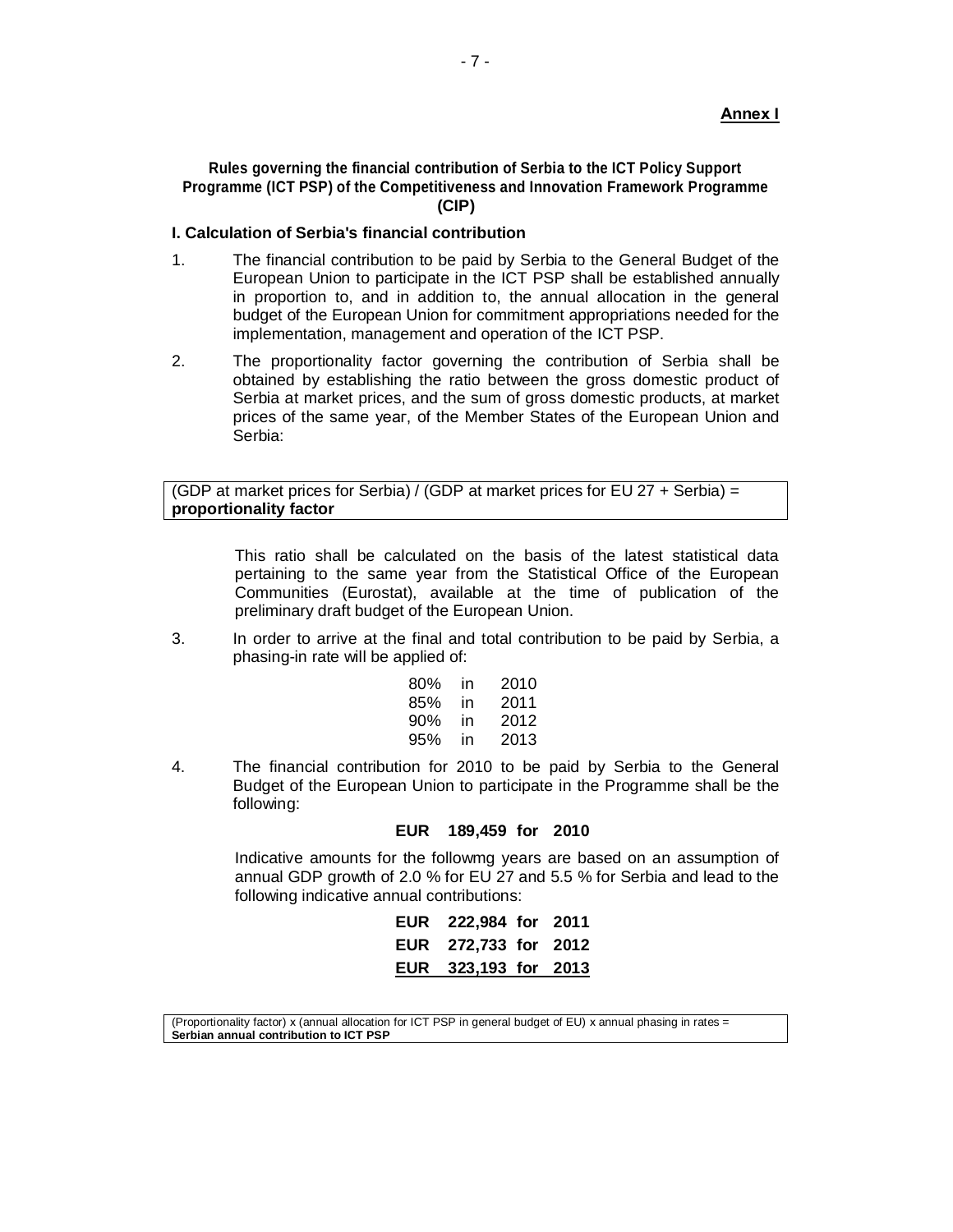- 5. The Commission shall communicate to Serbia, as soon as possible after the entry into force of the Memorandum of Understanding, the following information together with relevant background material:
	- the amounts in commitment appropriations in the statement of expenditure of the preliminary draft budget of the European Communities corresponding to the ICT PSP;
	- the estimated amount of the contributions derived from the preliminary draft budget, corresponding to the participation of Serbia in the ICT PSP according to paragraphs 1, 2, 3 and 4.
- 6. Once the general budget has been finally adopted, the Commission shall communicate to Serbia, in a statement of expenditure corresponding to Serbia's participation, the final amounts referred to in the first subparagraph.
- 7*.* The contribution of Serbia shall cover costs related to the preparation, development and execution of the projects foreseen in the Programme.
- 8. Travel costs and subsistence costs incurred by representatives and experts of Serbia for the purposes of taking part as observers in the work of the Committee referred to in Article 46.1. (a) of Decision No 1639/2006/EC of the European Parliament and of the Council of 24 October 2006 establishing the Competitiveness and Innovation Framework Programme (the ICT Management Committee), or other meetings related to the implementation of the Programme shall be reimbursed by the Commission on the same basis as and in accordance with the procedures currently in force for representatives of the Member States of the European Union.
- 9. The Financial Regulation<sup>6</sup> applicable to the General Budget of the European Union shall apply to the management of the contribution of Serbia.

#### **II. Payment of Serbia's financial contribution**

- 1. When this Memorandum of Understanding enters into force, and at the beginning of each subsequent budgetary year, the Commission shall send a call for funds to Serbia expressed in euros, corresponding to its contribution of the costs covered by this Memorandum of Understanding.
- 2. That contribution shall be paid in euros to a euro denominated bank account of the Commission.
- 3. Serbia shall pay its contribution to the annual costs in accordance with the call for funds request no later than three months after the date of the call. Any delay in the payment of the contribution shall give rise to the payment of default interest by Serbia on the outstanding amount from the due date. The interest rate shall be the rate applied by the European Central Bank to its main refinancing operations, as published in the C series of the Official Joumal of the European Union, in force on the first calendar day of the month in which the due date falls, increased by 3.5 percentage points,

If the delay in the payment of the contribution is such that it may significantly jeopardise the effective implementation and management of all or part of the Programme, and in the absence of payment 20 working days after a formal letter of reminder has been sent by the Commission to Serbia,

<sup>&</sup>lt;sup>6</sup> Council Regulation (EC. Euratom) No 1605/2002 of 25 June 2002 on the Financial Regulation applicable to the general budget of the European Communities (OJ L 248, 16.09.2002 p.l), and Commission Regulation (EC, Euratom) No 2342/2002 of 23 December 2002, laying down detailed rules for the implementation of Council Regulation (EC, Euratom) No 1605/2002 of 25 June 2002 on the Financial Regulation applicable to the general budget of the European Communities (OJ  $L$  357, 31.12.2002, p. 1).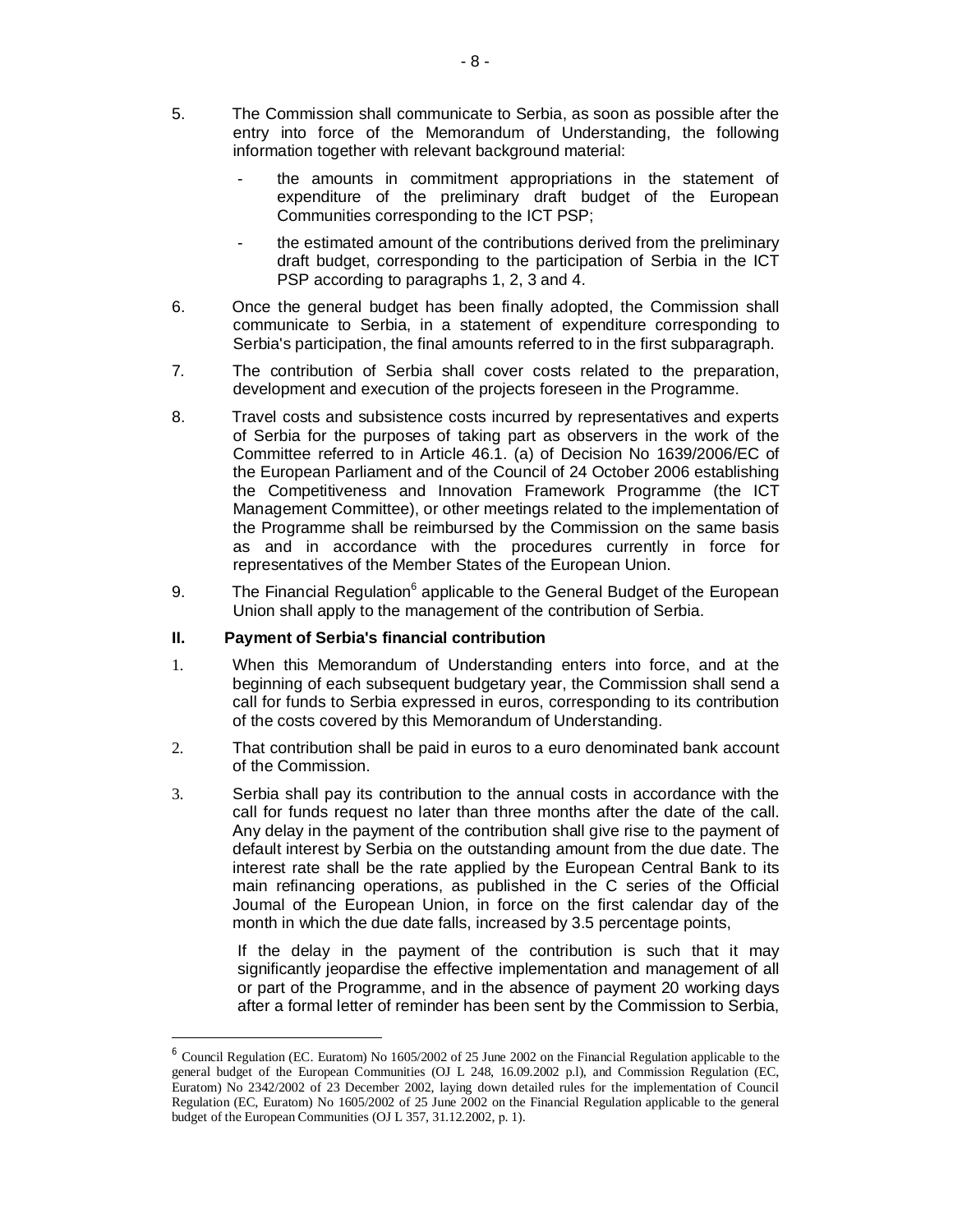participation of Serbia in the Programme for the relevant year will be suspended, without prejudice to the Community's obligations according to contracts already concluded pertaining to the implementation of selected indirect actions.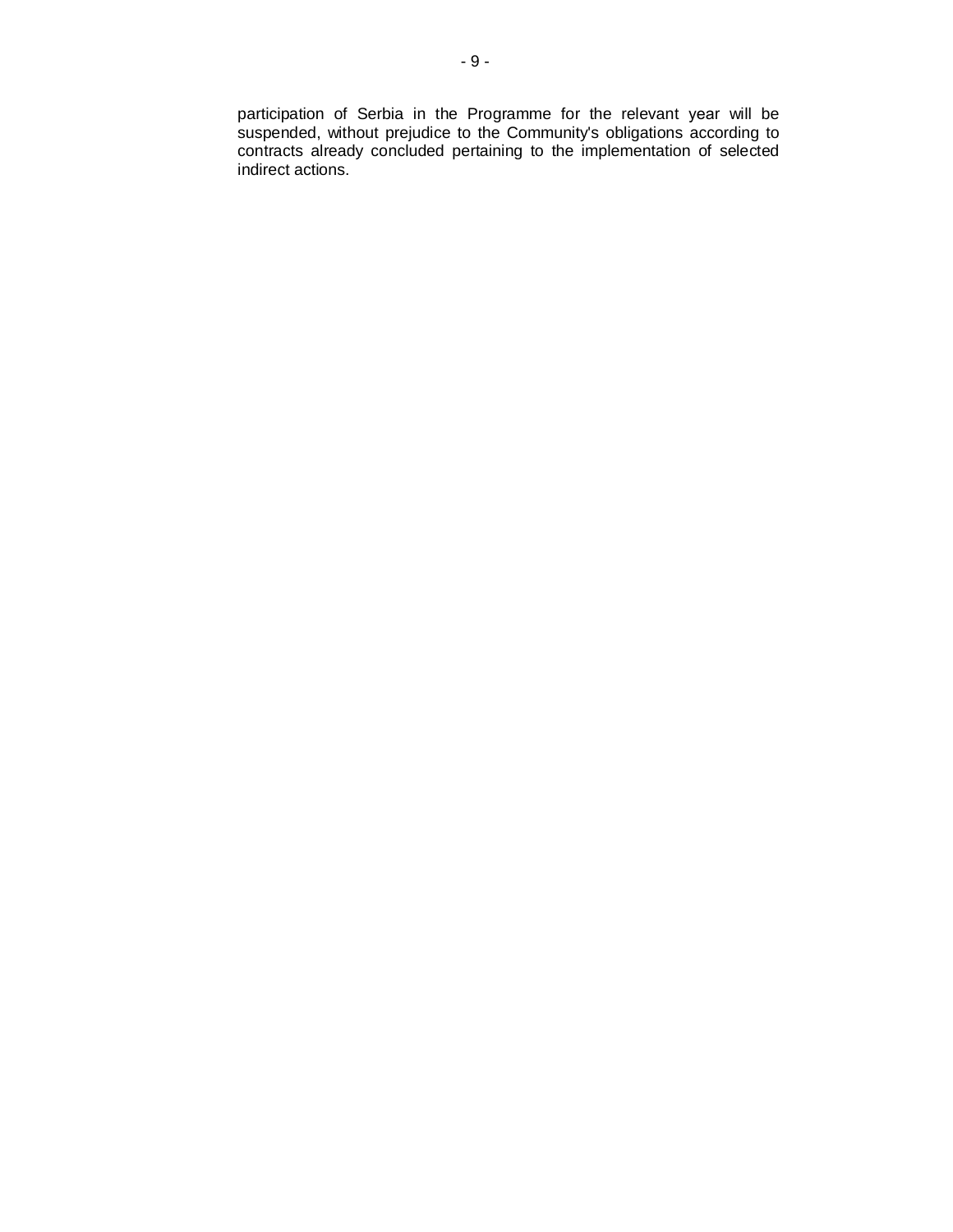# **Ⱥnnɟɯ II**

# **FlNANCIAL CONTROL, RECOVERV AND OTHER ANTIFRAUD MEASURES**

# **I. CONTROLS AND ANTIFRAUD MEASURES BY THE COMMUNITY**

- 1. In accordance with the financial regulation<sup>7</sup> applicable to the general budget of the European Union, and with the other rules referred to in this Memorandum of Understanding, the contracts concluded with beneficiaries of the programme established in Serbia shall provide for financial or other audits to be conducted at any time on the premises of the beneficiaries and of their subcontractors by Commission agents or by other persons mandated by the Commission.
- 2. Commission agents and other persons mandated by the Commission shall have appropriate access to sites, works and documents and to all the information required in order to carry out such audits, including in electronic form. This right of access shall be stated explicitly in the contracts concluded to implement the instruments referred to in this Memorandum. The European Court of Auditors shall have the same rights as the Commission.
- 3. Within the framework of this Memorandum, the Commission/OLAF (the European Anti Fraud Office) shall be authorised to carry out on-the-spot checks and inspections on territory of Serbia, in accordance with the procedural provisions of Council Regulation (Euratom, EC) No 2185/96 of 11 November 1996.
- 4. These checks and inspections shall be prepared and conducted in close collaboration with the competent authorities of Serbia designated by the authorities of Serbia, which shall be notified in good time of the object, purpose and legal basis of the checks and inspections, so that they can provide all the requisite help.
- 5. If the authorities of Serbia concerned so wish, the on-the-spot checks and inspections may be carried out jointly with them.
	- Where the participants in the programmes resist an on-the-spot check or inspection, the authorities of Serbia, acting in accordance with national rules, shall give Commission/OLAF inspectors such assistance as they need to allow them to discharge their duty in carrying out an on-the-spot check or inspection.
	- The Commission/OLAF shall report as soon as possible to the authorities of Serbia ɚɩɭ fact or suspicion relating to an irregularity which has come to its notice in the course of the on-the-spot check or inspection. In any event the Commission/OLAF shall be required to inform the abovementioned authority of the result of such checks and inspections.

#### **II. INFORMATION AND CONSULTATION**

- 1. For the purposes of proper implementation of this Annex, the competent authorities of Serbia and Community authorities shall regularly exchange information and, at the request of one of the Parties, shall conduct consultations.
- 2. The competent authorities of Serbia shall inform the Commission without delay of any fact or suspicion which has come to their notice relating to an

<sup>7</sup> See footnote n° 6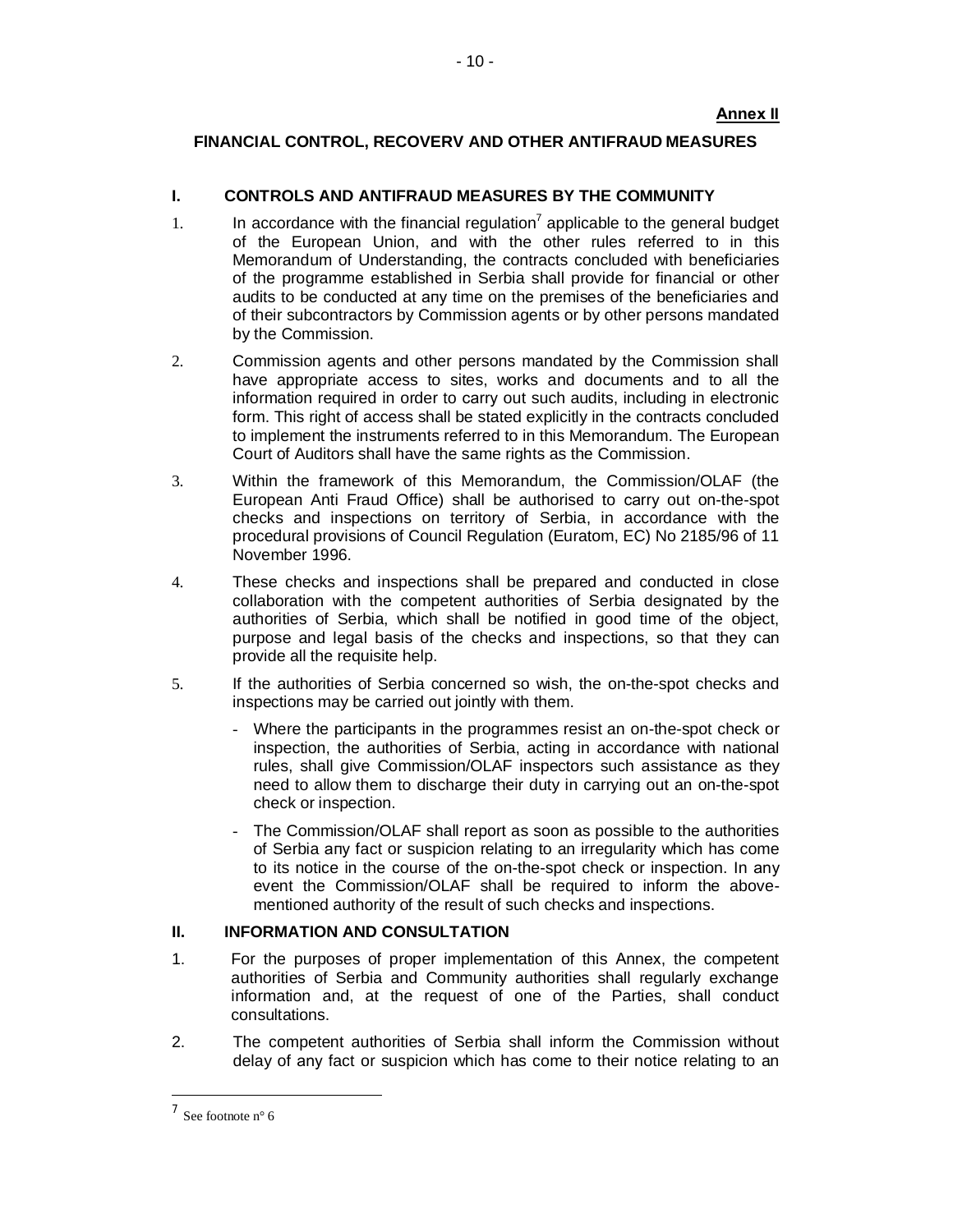irregularity in connection with the conclusion and implementation of the contracts concluded in application of the instruments referred to in this Memorandum.

#### **III. ADMINISTRATIVE MEASURES AND PENALTIES**

Without prejudice to application of criminal law of Serbia, administrative measures and penalties may be imposed by the Commission in accordance with the financial regulation applicable to the general budget of the European Union.

#### **IV. RECOVERY**

Decisions taken by the Commission within the scope of this Memorandum which impose a pecuniary obligation on persons other than States shall be enforceable in Serbia. Enforcement shall be governed by the rules of civil procedure in force in the State in the territory of which it is carried out. The enforcement order shall be appended to the decision, without other formality than verification of the authenticity of the deeision, by the national authority which the Government of Serbia shall designate for this purpose and shall make known to the Commission. When these formalities have been completed on application by the Commission, the latter may proceed to enforcement in accordance with the national law, by bringing the matter directly before the competent authority. The legality of the Commission decision shall be subject to control by the Court of Justice of the European Communities.

Judgments delivered by the Court of Justice of the European Communities pursuant to an arbitration clause in a contract within the scope of this Memorandum shall be enforceable on the same terms.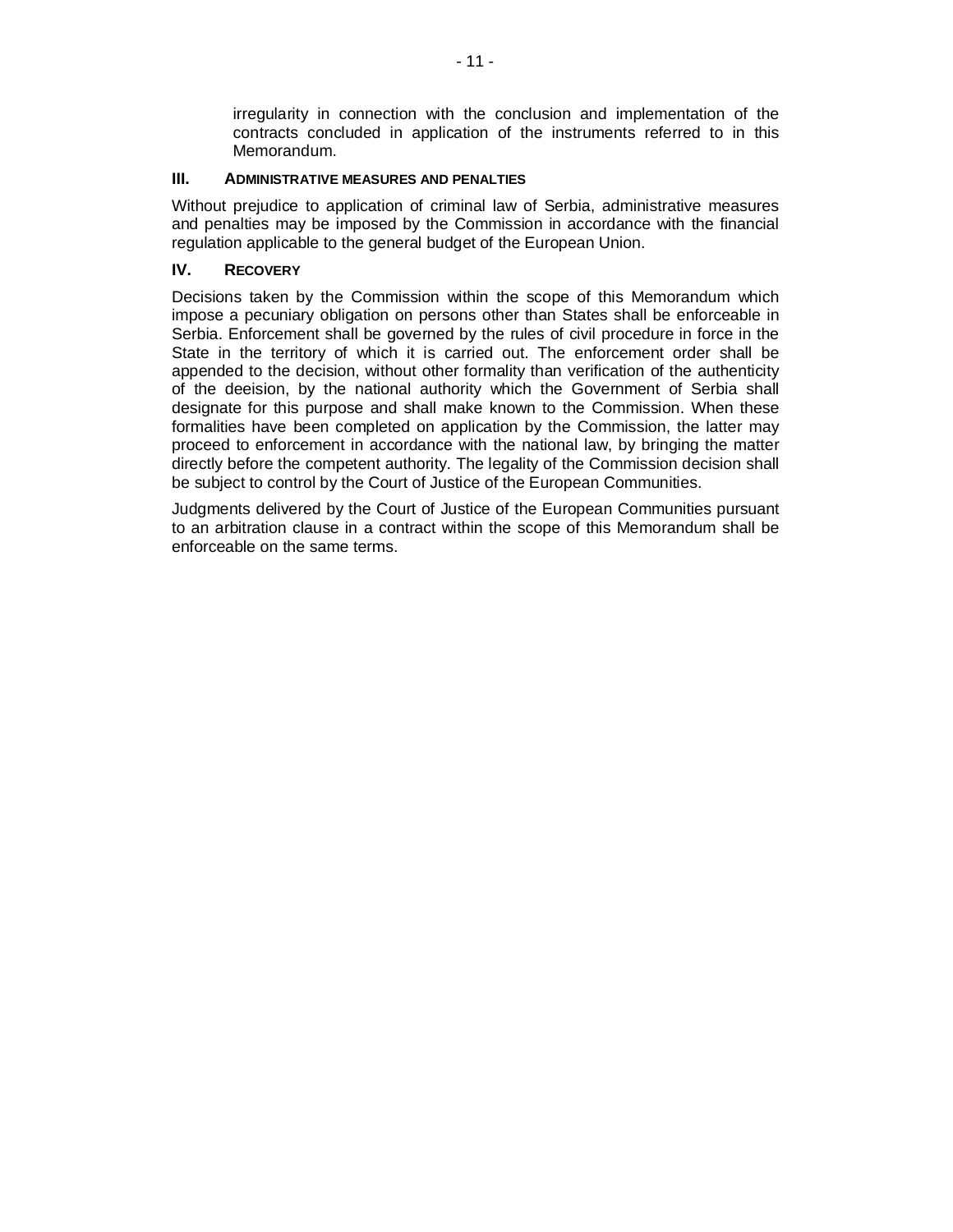### **МЕМОРАНДУМ О САГЛАСНОСТИ**

#### између Републике Србије и Европске заједнице о учешћу Републике Србије у програму Заједнице "Програм подршке развоју политике **ɢɧɮɨɪɦɚɰɢɨɧɨ – ɤɨɦɭɧɢɤɚɰɢɨɧɢɯɬɟɯɧɨɥɨɝɢʁɚ (ICT PSP) Ɉɤɜɢɪɧɨɝ** ПРОГРАМА ЗА КОНКУРЕНТНОСТ И ИНОВАТИВНОСТ (CIP)  $($ од 2007. до 2013. године)"

#### РЕПУБЛИКА СРБИЈА,

с једне, и

#### КОМИСИЈА ЕВРОПСКИХ ЗАЈЕДНИЦА (у даљем тексту: Комисија), у име Европске заједнице,

с друге стране,

Будући да:

- 1) Оквирни споразум између Европске заједнице и Републике Србије о Општим принципима за учешће Републике Србије у програмима Заједнице<sup>1</sup> (у даљем тексту: Оквирни споразум) који је потписан 22. новембра 2004. године, и ступио на снагу 27. јула 2005, утврђује опште принципе за учествовање Републике Србије у програмима Заједнице, остављајући Комисији и надлежним органима Републике Србије да утврде посебне услове, укључујући финансијски допринос, у односу на такво учешће у сваком посебном програму,
- 2) У складу са чланом 1 (2) Оквирног споразума, Републици Србији се одобрава учешће у програмима Заједнице који су утврђени односно обновљени након ступања на снагу овог Споразума и који садрже уводну клаузулу која предвића учешће Републике Србије,
- 3) Оквирни програм за конкурентност и иновативност установљен је Одлуком бр. 1639/2006/ЕЗ Европског парламента и Савета 24. октобра 2006. године<sup>2</sup>,
- 4) У складу са чланом 4 (с) Одлуке бр. 1639/2006/ЕЗ, земље западног Балкана могу да учествују у овом програму у складу са општим принципима и условима за учешће тих земаља у програмима Заједнице үтврђеним одговарајућим Оквирним споразумима и Одлукама Савета о придруживању;

 $<sup>1</sup>$  Сл. лист 192, 22.7.2005, стр.29</sup>

 $^{2}$  Сл. лист L 310, 9.11.2006, стр.15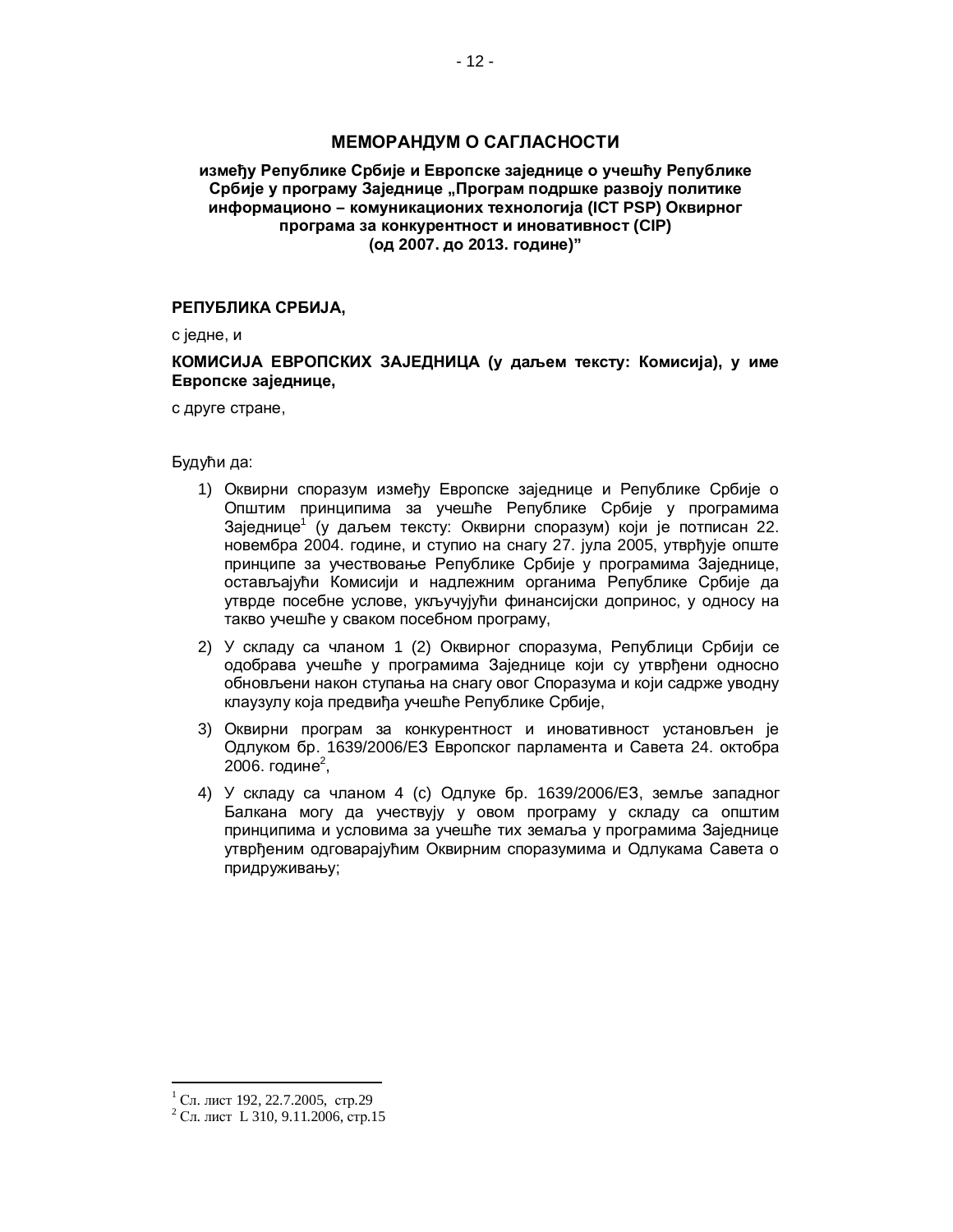#### САГЛАШАВАЈУ СЕ О СЛЕДЕЋЕМ:

#### **Чпан 1.**

#### **Програм**

Република Србија учествује у "Програму подршке развоју политике информационо – комуникационих технологија (ICT PSP) Оквирног програма за конкурентност и иновативност (CIP)", (у даљем тексту: Програм), у складу са условима које прописује Оквирни споразум, закључен у име Заједнице дана 2. јуна 2005. године између Европске заједнице и Републике Србије о општим принципима учешћа Републике Србије у програмима Заједнице, као и у складу са условима наведеним у члану 2. овог Меморандума о разумевању.

#### **Члан 2.**

#### Услови везани за учешће у Програму

- 1. Република Србија учествује у активностима Програма у сагласности са циљевима, критеријумима, процедурама и роковима како су одређени у Одлуци бр. 1639/2006/ЕЗ Европског парламента и Савета од 24. октобра 2006. године.
- 2. Услови који важе за одговарајуће институције, организације и појединце из Републике Србије при подношењу, процени и одабиру пријава, исти су као и они који важе за одговарајуће институције, организације и појединце из држава чланица Европске уније.
- 3. Како би учествовала у Програму, Република Србија сваке године плаћа финансијски допринос за општи буџет Европске уније у складу са доленаведеним чланом 3. Финансијски допринос Републике Србије у погледу њеног учешћа и спровођења Програма додаје се годишњој суми у општем буцету Европске уније за издвајање финансијских средстава како би се испуниле финансијске обавезе које проистичу из различитих облика мера неопходних за извршење, управљање и функционисање Програма.
- 4. Један од званичних језика Заједнице, у овом случају енглески, користи се за процедуре у вези са захтевима, уговорима и извештајима, као и за остале административне аспекте Програма.

#### **Члан 3.**

#### Финансијска контрибуција

Правила која регулишу финансијски допринос Републике Србије изложена су у Анексу I.

Део тог финансијског доприноса може бити финансиран преко одговарајућег инструмента спољне помоћи Заједнице, уколико Влада Републике Србије то затражи. $^3$ 

<sup>&</sup>lt;sup>3</sup> Укупан износ помоћи од иностране помоћи Заједнице биће назначен у Финансијском меморандуму о годишњем Националном Програму које се тиче ове помоћи (посебно предприступни фондови)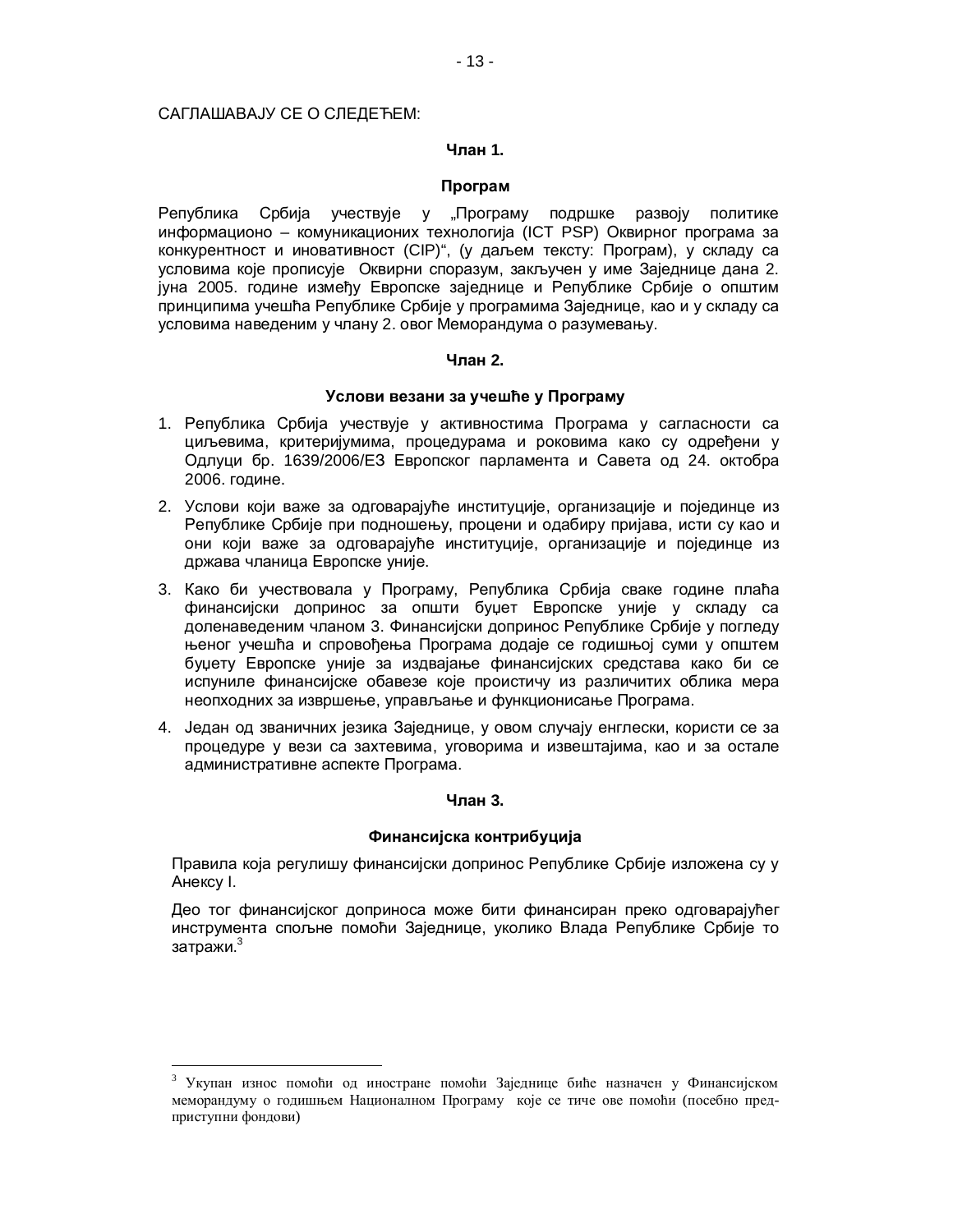#### **Члан 4.**

#### Извештавање и вредновање

- 1. Не доводећи у питање одговорности Комисије и Ревизорског суда Европских заједница везане за праћење и вредновање Програма, учешће Републике Србије у Програму константно се прати на основу партнерства укључујући Комисију и Владу Републике Србије. Влада Републике Србије Комисији подноси одговарајуће извештаје и учествује у осталим конкретним активностима које у том контексту обезбеђује Заједница.
- 2. У складу са Уредбама (ЕЗ, Еуратом) бр. 1605/2002 од 25. јуна 2002. године о Финансијској уредби која се примењује на општи буџет Европских заједница<sup>4</sup> и Уредба (ЕЗ, Еуратом) бр. 2342/2002 од 23. децембра 2002. године која vстановљања детаљна правила за имплементацију Уредбе (Е3, Еуратом)  $5$ р. 1605/2002<sup>5</sup> и у складу са осталим правилима која се наводе у овом Меморандуму о разумевању, уговори закључени са корисницима програма установљеног у Републици Србији предвиђају обављање финансијских и других ревизија на основу докумената, као и на лицу места, које у било које време обављају агенти Комисије или друга лица уз овлашћење Комисије.
- 3. Агенти Комисије и остала лица која имају овлашћење Комисије имају одговарајући приступ документима и свим информацијама које су потребне како би се извршиле такве ревизије, укључујући и оне у електронској форми. Ово право приступа експлицитно се наводи у уговорима који се закључују у циљу спровођења инструмената који се помињу у овом Меморандуму. Европски Ревизорски суд има иста права, као и Комисија.

#### **ɑɥɚɧ 5.**

#### Закључне одредбе

- 1. Овај Меморандум о сагласности примењује се у периоду трајања Програма. Међутим, уколико Европска заједница одлучи да продужи то трајање без значајних промена у оквиру Програма, трајање овог Меморандума се аутоматски и у складу с тим продужава уколико ниједна од уговорних страна не откаже Меморандум у року од месец дана по одлуци о продужењу.
- 2. Овај Меморандум о сагласности уговорне стране могу да окончају у било које време током трајања Програма путем писменог обавештења о намери да се учешће у Програму оконча. У складу са одредбама из овог Меморандума, његово окончање ступа на снагу три календарска месеца након датума када адресат прими такво писмено обавештење.
- 3. Пројекти и активности који су у току у време окончања настављају се до завршетка према условима прописаним овим Меморандумом о сагласности, а такође и уговорна решења која се примењују на поменуте пројекте и активности, као и одредбе из Анекса II.
- 4. Анекси чине саставни део овог Меморандума о сагласности.
- 5. Овај Меморандум о сагласности се може изменити само писменим путем уз заједнички пристанак уговорних страна.
- 6. Овај Меморандум о сагласности ступа на снагу на дан приспећа писменог обавештења дипломатским путем којим Влада Републике Србије

 $4$  Сл. лист Л 248, 16.09.2002, стр. 1.

 $5$  C<sub>II</sub>.  $\mu$ uct JI 357, 31.12.2002, c<sub>Tp.</sub> 1.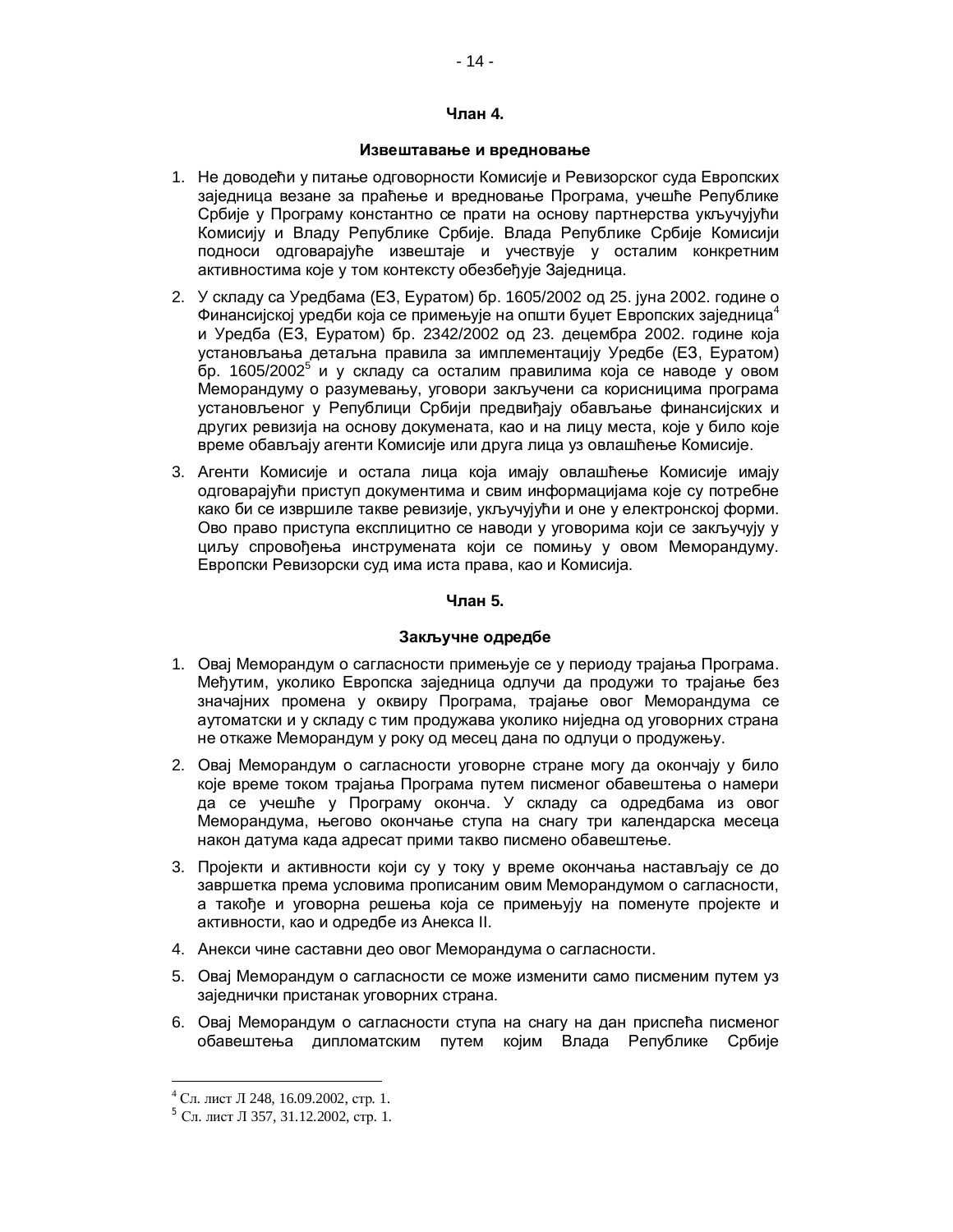обавештава Комисију да су унутрашњи правни услови за ступање на снагу овог Меморандума испуњени.

Сачињено у Бриселу, и и в фотоматиче с сачињено у Бриселу,

23. октобра 2009. године 23. октобра 2009. године

За Републику Србију **и провета и тема и тема за Комисију** 

y име Европске заједнице

Jacнa Mamuħ **Министар за телекомуникације** u информационо друштво

**Вивијан Рединг Члан Комисије задужена за** uнформационо друштво и *медије*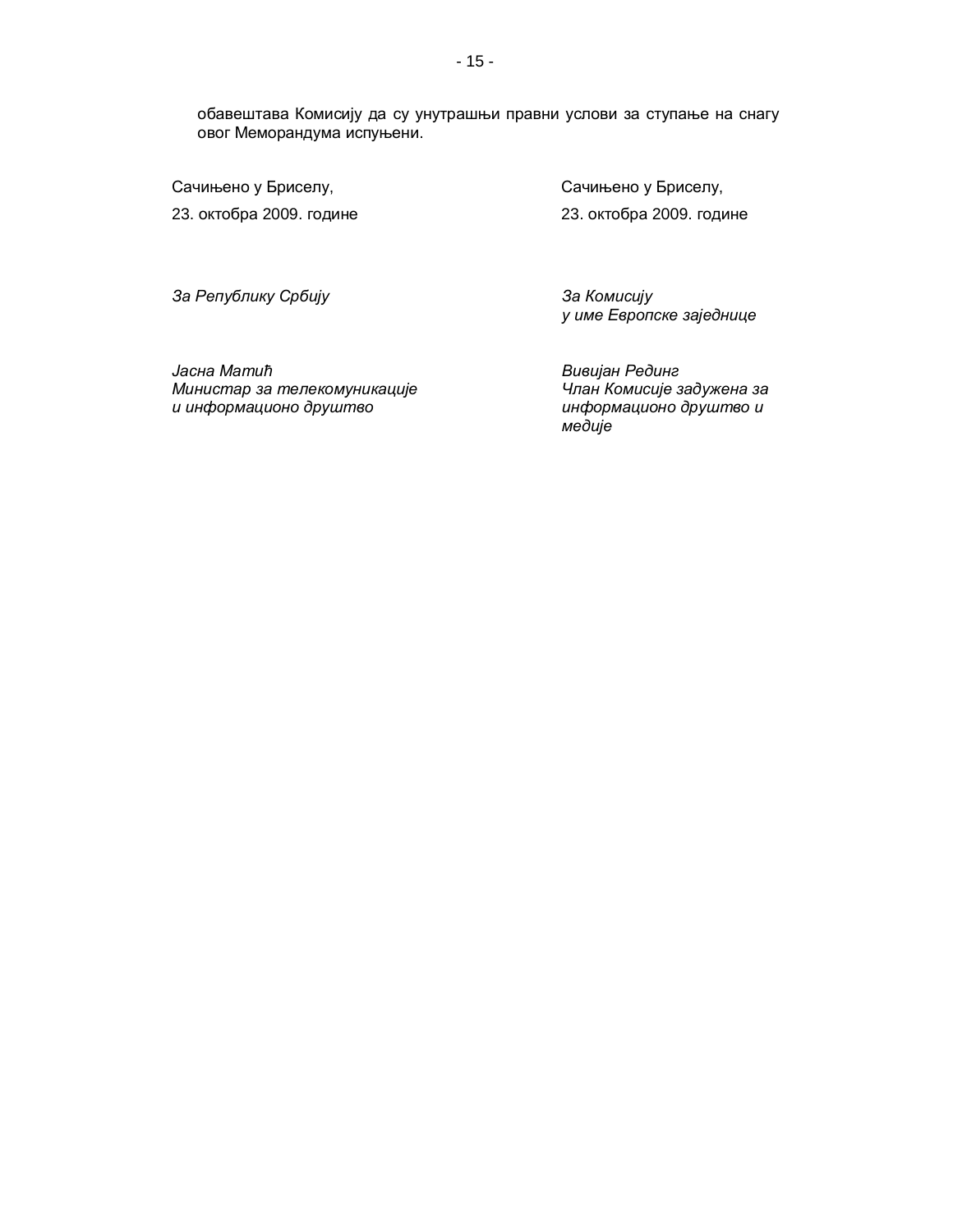### **Ⱥɧɟɤɫ I**

ПРАВИЛА КОЈА ОДРЕЂУЈУ ФИНАНСИЈСКУ КОНТРИБУЦИЈУ СРБИЈЕ У ПРОГРАМУ ПОДРШКЕ РАЗВОЈУ ПОЛИТИКЕ ИНФОРМАЦИОНО - КОМУНИКАЦИОНИХ ТЕХНОЛОГИЈА **(ICT PSP) ɈɄȼɂɊɇɈȽɉɊɈȽɊȺɆȺɁȺɄɈɇɄɍɊȿɇɌɇɈɋɌɂɂɇɈȼȺɌɂȼɇɈɋɌ (CIP)**

- **I** Израчунавање финансијског доприноса Републике Србије
- 1. Финансијски допринос који Република Србија треба да плати општем буџету Европске уније како би учествовала у ICT PSP утврђује се на годишњем нивоу сразмерно, и као додатак годишњој расподели у општем буџету Европске уније за издвајање финансијских средстава потребних за имплементацију, управљање и функционисање ICT PSP.
- 2. Фактор пропорционалности који одређује допринос Републике Србије добија се утврђивањем односа између бруто домаћег производа (БДП) Републике Србије по тржишним ценама и износа бруто домаћих производа, по тржишним ценама за исту годину, држава чланица Европске уније и Републике Србије:

(БДП по тржишним ценама за Србију) / (БДП по тржишним ценама за 27 ЕУ + Србија)  $\models$  фактор пропорционалности

Однос се израчунава на основу најновијих статистичких података који се односе на исту годину, а који су добијени од Статистичке канцеларије Европских заједница (Еуростат), и који су доступни у време издавања прелиминарног нацрта буџета Европске уније.

- 3. Како би се израчунао коначни и укупан допринос који Република Србија треба да плати, примењиваће се стопа постепеног повећања:
	- 80% ɭ 2010. 85% y 2011. 90% y 2012. 95% ɭ 2013.
- 4. Финасијски допринос Републике Србије за 2010, који ће бити уплаћен у Општи буџет Европске уније да би Република Србија учествовала у програму износи:

# **189.459 евра за 2010.**

Индикативни износи за наредне године засновани су на претпоставци да ће годишњи раст БДП-а да износи 2,0% за 27 држава чланица ЕУ и 5,5% за Републику Србију и ово доводи до следећих индикативних годишњих доприноса које Република Србија треба да плати:

> **222.984 евра за 2011. 272.733 евра за 2012. 323.193 евра за 2013.**

(Фактор пропорционалности) x (годишња расподела за ICT PSP у Општем буџету EУ)  $x$  стопа постепеног повећања = голишњи лопринос Србије за ICT PSP

5. Комисија Републици Србији доставља, одмах након ступања на снагу овог Меморандума, следеће информације заједно са релевантним пропратним материјалом: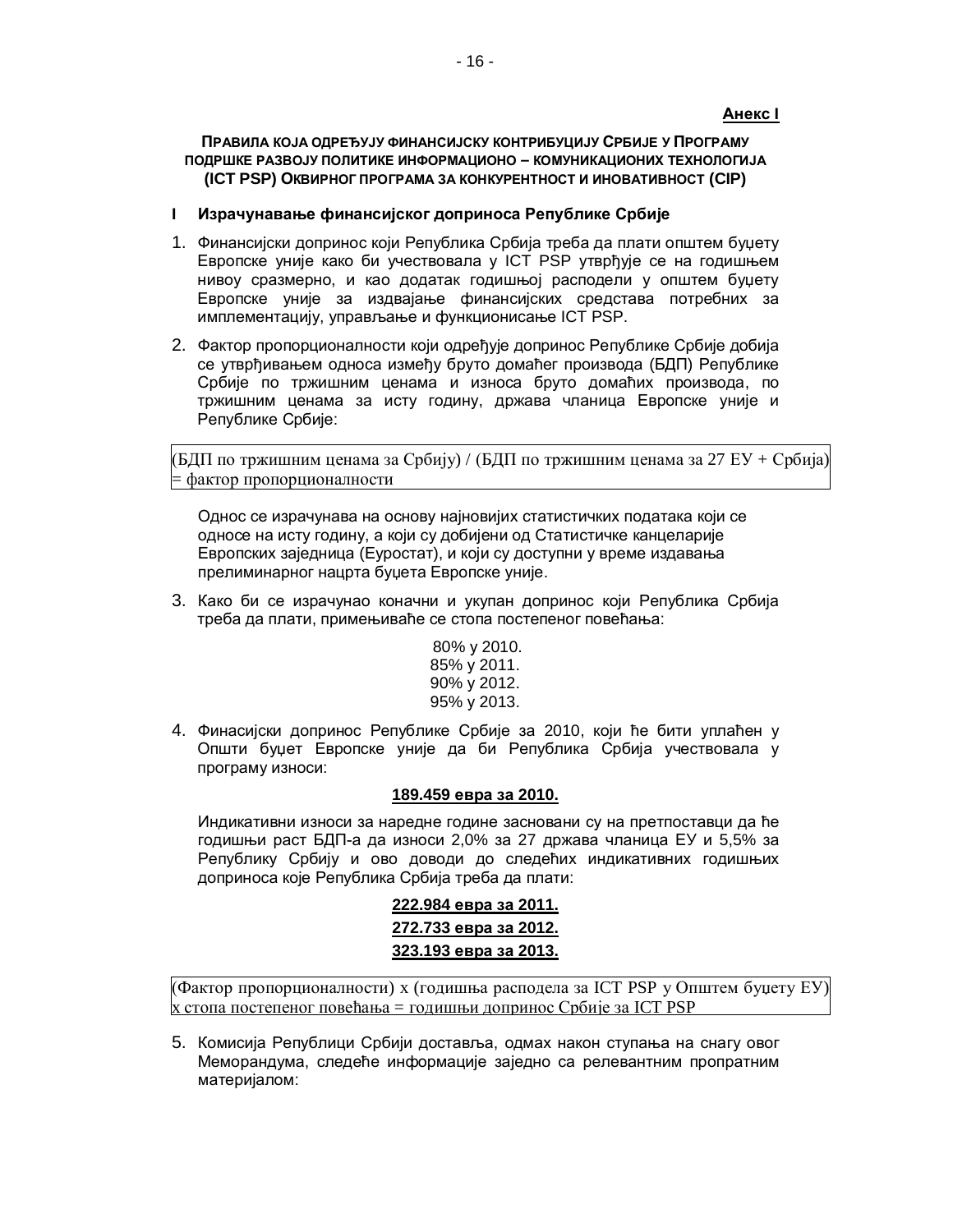- износе издвојених финансијских средстава у извештају о издацима прелиминарног нацрта буџета Европских заједница у складу са ICT PSP;
- процењени износ доприноса на основу прелиминарног нацрта буџета, у складу са учешћем Републике Србије у ICT PSP према ставовима 1, 2, 3 и 4.
- 6. Када се коначно усвоји општи буџет, Комисија у свом извештају о издацима, а на основу учешћа Републике Србије, Влади Републике Србије доставља коначне износе претходно поменуте у првом подставу.
- 7. Допринос Републике Србије покрива трошкове у вези са припремом, развојем и спровођењем пројеката предвиђених Програмом.
- 8. Путне трошкове и трошкове издржавања које остваре представници и стручњаци из Републике Србије при учествовању у улози посматрача у раду Одбора о коме је реч у члану 46.1 (а) Одлуке бр. 1639/2006/ЕЗ Европског парламента и Савета од 24. октобра 2006. године којим се утврђује Оквирни програм за конкурентност и иновативност (Управни одбор ICT PSP), или при учествовању на другим састанцима у вези са спровођењем програма надокнађује Комисија на истој основи као за процедуре и у складу са процедурама које су тренутно на снази за представнике држава чланица Европске уније.
- 9. Финансијска уредба<sup>6</sup> која важи за општи буџет Европске уније важи за одређивање доприноса Републике Србије.

#### **II** Плаћање финансијског доприноса Републике Србије

- 1. Када Меморандум о разумевању ступи на снагу, и на почетку сваке наредне буџетске године, Комисија Влади Републике Србије доставља захтев за исплату новчаног износа израженог у еврима, који одговара њеном доприносу трошковима које покрива овај Меморандум о сагласности.
- 2. Тај допринос се исплаћује на банковни рачун Комисије деноминиран у еврима.
- 3. Република Србија плаћа свој допринос годишњим трошковима у складу са захтевом за исплату најкасније три месеца од датума када је захтев упућен. Свако одлагање исплате доприноса повећава износ камате због неизвршења обавезе за Републику Србију на заостали износ од датума приспећа исплате. Каматна стопа је стопа коју Европска централна банка примењује на своје главне активности рефинансирања, како је објављено у серији Ц Службеног листа Европске уније, која важи првог календарског дана у месецу у коме је исплата приспела и није извршена, увећана за 3,5 процената.

Уколико је одлагање плаћања доприноса такво да би значајно могло да угрози ефикасност спровођења и вођења читавог Програма или његовог дела, и уколико исплата изостане 20 радних дана пошто Влада Републике Србије од Комисије добије формално писмо опомене на исплату, учешће Републике Србије у Програму за ту годину се окончава, не доводећи у питање обавезе Заједнице у складу са уговорима који су већ закључени, а који се односе на спровођење одабраних посредних активности.

<sup>&</sup>lt;sup>6</sup> Уредба (ЕЗ, Еуратом) бр. 1605/2002 од 25. јуна 2002. године о Финансијској уредби која се примењује на општи буџет Европских заједница (Сл. лист Л 248, 16.09.2002, стр. 1), и Уредба (ЕЗ, Еуратом) бр. 2342/2002од 23. децембра 2002. године која установљава детаљна правила за имплементацију Уредбе (ЕЗ, Еуратом) бр. 1605/2002 од 25. јуна 2002. године о Финансијској уредби која се примењује на општи буџет Европских заједница (Сл. лист Л 357, 31.12.2002, стр. 1)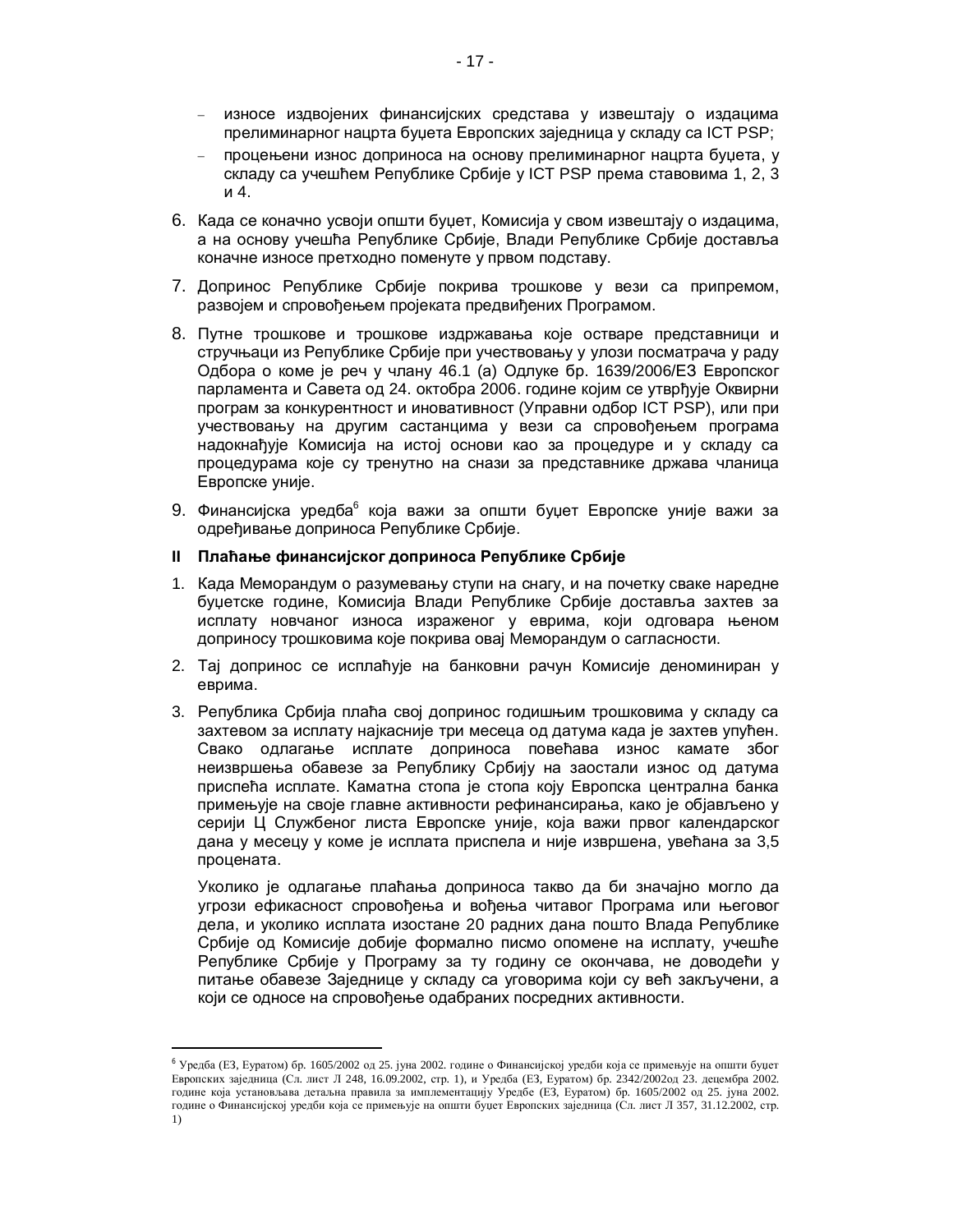# **Ⱥɧɟɤɫ II**

#### Ɏ**ɂɇȺɇɋɂȳɋɄȺɄɈɇɌɊɈɅȺ,** ПОВРАТ СРЕДСТАВА И ДРУГЕ МЕРЕ ЗА СУЗБИЈАЊЕ ПРОНЕВЕРЕ

#### **I** Контроле и мере за сузбијање проневере које спроводи Заједница

- 1. У складу са Финансијском уредбом<sup>7</sup> која се примењује на општи буџет Европске уније, и у складу са другим правилима поменутим у овом Меморандуму о сагласности, уговори закључени са корисницима програма који су утврђени у Републици Србији предвиђају извршавање финансијских и других ревизија у било које време у просторијама тих корисница и њихових подуговарача од стране агената Комисије или других лица која имају овлашћење Комисије.
- 2. Агенти Комисије и друга лица која имају овлашћење Комисије треба да имају одговарајући приступ местима, радовима и документацији као и свим информацијама потребним како би се извршила таква ревизија, укључујући исте и у електронској форми. Ово право приступа експлицитно се наводи у уговорима који су закључени у циљу спровођења инструмената о којима је реч у овом Меморандуму. Европски ревизорски суд има иста права као Комисија.
- 3. У оквиру овог Меморандума, Комисија/OLAF (Европска канцеларија за сузбијање проневера) има овлашћење да извршава провере и инспекције на лицу места на територији Републике Србије, у складу са процедуралним одредбама Уредбе Савета (Еуратом, Е3) бр. 2185/96 од 11. новембра 1996. године.
- 4. Ове провере и инспекције се припремају и изводе уз блиску сарадњу са надлежним органима Републике Србије, именованих од стране овлашћених органа у Републици Србији, а који се благовремено обавештавају о предмету, сврси и правној основи провера и инспекција, како би могли да обезбеде сву потребну помоћ.
- 5. Уколико овлашћени органи у Републици Србији тако желе, и сами могу да учествују у проверама и инспекцијама на лицу места.
	- Када се учесници у програмима противе провери односно инспекцији, овлашћени органи у Републици Србији, у складу са националним правилима, пружају инспекторима Комисије/OLAF-а потребну помоћ како би им се омогућило да обаве своју дужност провере односно инспекције на лицу места.
	- Комисија/OLAF хитно извештава недлежне органе у Републици Србији о свакој чињеници односно сумњи у вези са неправилношћу која је запажена током провере односно инспекције на лицу места. У сваком случају Комисија/OLAF треба да обавести горепоменуте органе о резултату таквих провера односно инспекција.

#### **II** Информације и саветовање

- 1. У циљу правилне примене овог Анекса, надлежни органи у Републици Србији и органи Заједнице редовно размењују информације и, на захтев іедне од уговорних страна, обављају саветовање.
- 2. Надлежни органи Републике Србије хитно обавештавају Комисију о свакој чињеници или сумњи која је примећена у вези са неправилношћу која се

<sup>7</sup> Ibid.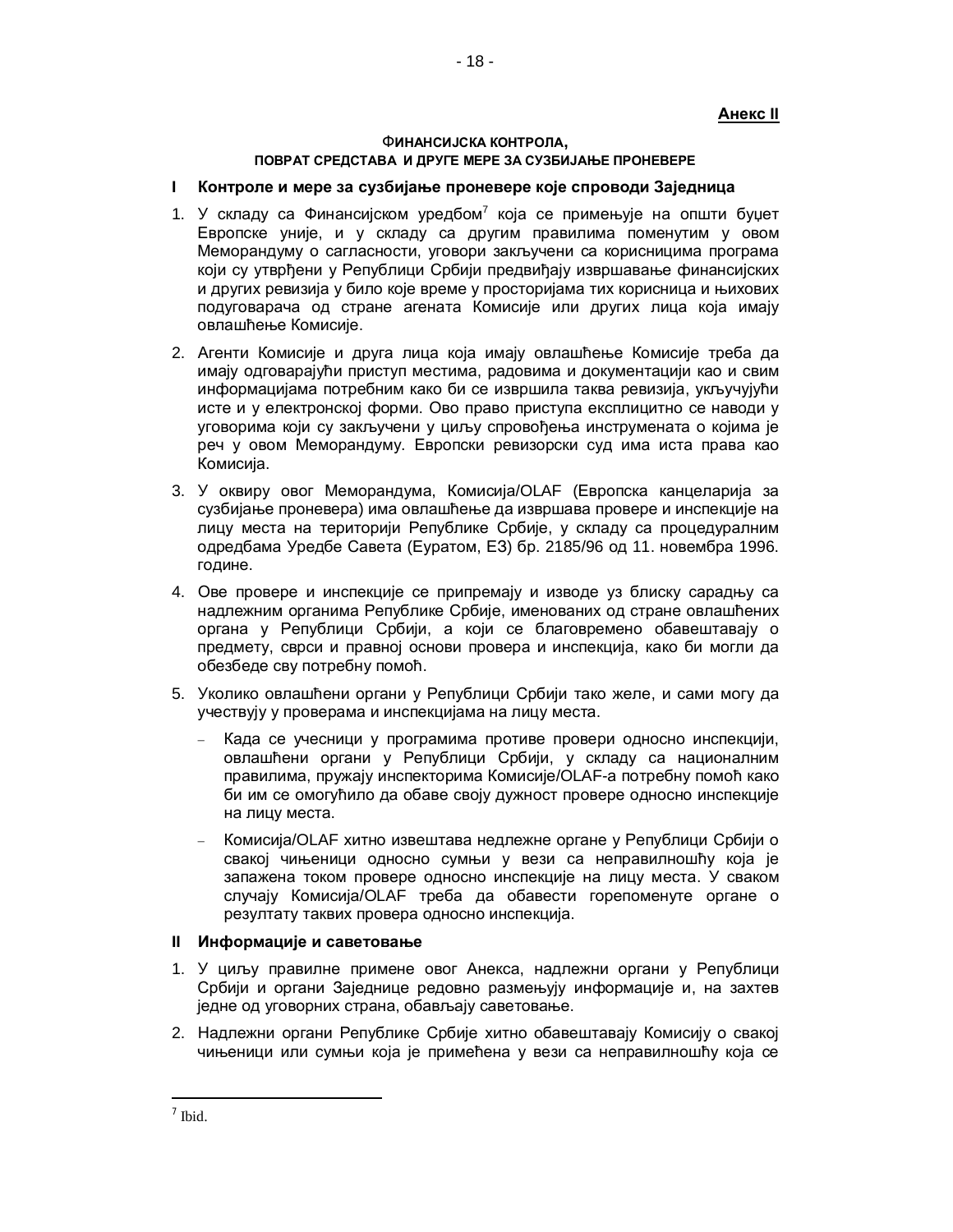тиче закључака и спровођења уговора који су закључени у примени инструмената о којима је реч у овом Меморандуму.

#### **III Административне мере и казне**

Не доводећи у питање примену кривичног закона Републике Србије, Комисија може да наметне административне мере и казне у складу са финансијском уредбом која се примењује на Општи буџет Европске уније.

#### **IV** Поврат средстава

Одлуке које доноси Комисија у оквиру овог Меморандума, којима се намеће новчана обавеза за лица која нису државе чланице, правоснажне су у Републици Србији. Њихово спровођење регулишу правила грађанског поступка који је на снази у држави чланици на чијој територији се те одлуке спроводе. Захтев за спровођење придодаје се одлуци, без друге формалности изузев потврде аутентичности одлуке, од стране државног органа кога у ту сврху именује Влада Републике Србије и о томе обавештава Комисију. Када Комисија испуни те формалности на пријави, она може да ступи на снагу у складу са националним правом, тако што се питање директно износи пред надлежни орган. Законитост одлуке Комисије контролише Суд правде Европских заједница.

Одлуке које донесе Суд правде Европских заједница на основу арбитражне клаузуле из уговора у оквиру овог Меморандума биће правоснажне под истим үсловима.